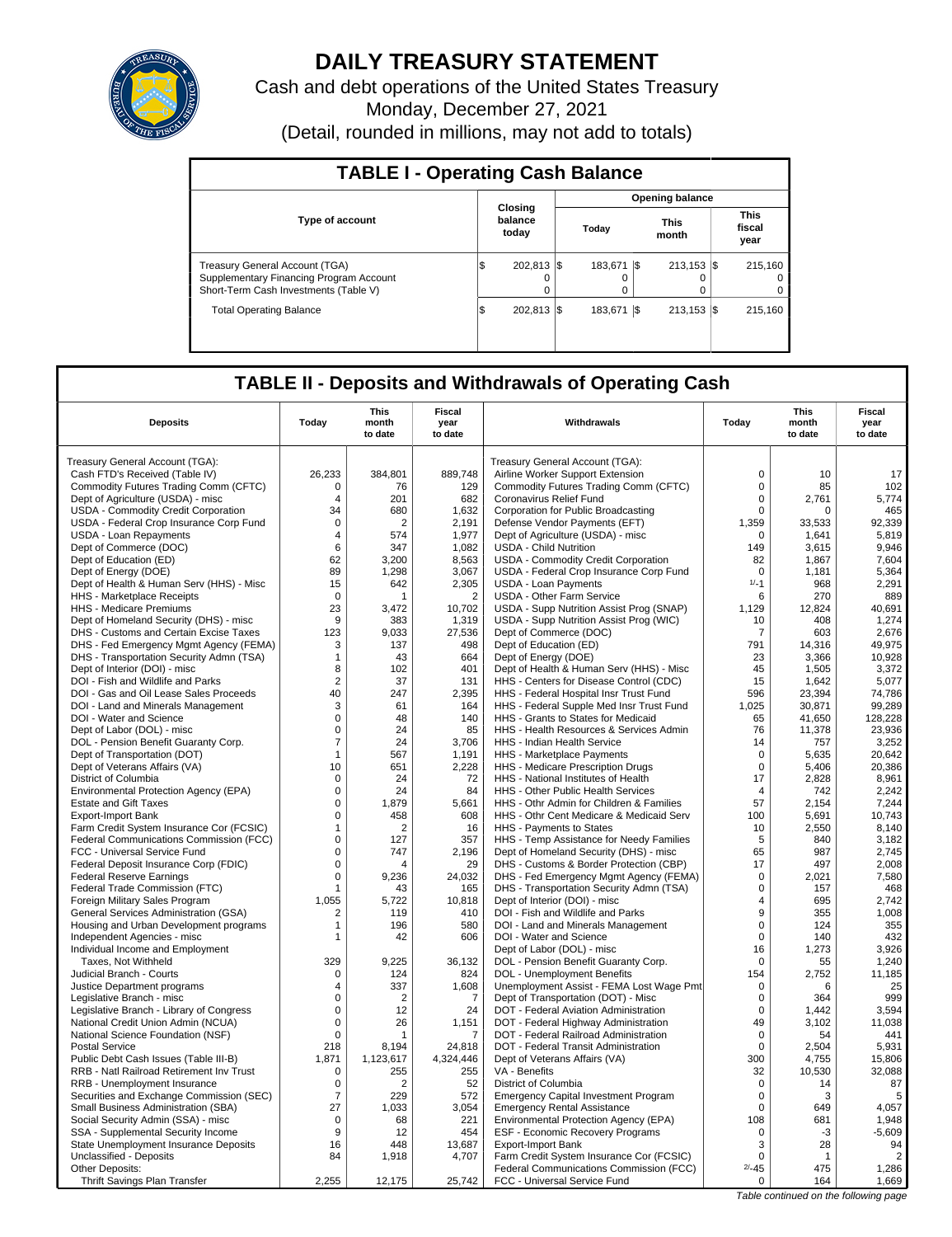|                                                                                                      |                         |                                 |                                  | <b>TABLE II cont. - Deposits and Withdrawals of Operating Cash</b>                                    |                            |                                            |                           |
|------------------------------------------------------------------------------------------------------|-------------------------|---------------------------------|----------------------------------|-------------------------------------------------------------------------------------------------------|----------------------------|--------------------------------------------|---------------------------|
| <b>Deposits</b>                                                                                      | Today                   | <b>This</b><br>month<br>to date | <b>Fiscal</b><br>year<br>to date | Withdrawals                                                                                           | Today                      | <b>This</b><br>month<br>to date            | Fiscal<br>year<br>to date |
|                                                                                                      |                         |                                 |                                  | Federal Deposit Insurance Corp (FDIC)                                                                 | $\Omega$                   | 35                                         | 130                       |
|                                                                                                      |                         |                                 |                                  | Federal Employees Insurance Payments                                                                  | 40                         | 7,053                                      | 22,755                    |
|                                                                                                      |                         |                                 |                                  | Federal Salaries (EFT)                                                                                | 1,691                      | 16,039                                     | 52,959                    |
|                                                                                                      |                         |                                 |                                  | Federal Trade Commission (FTC)                                                                        | $\Omega$                   | 16                                         | 63                        |
|                                                                                                      |                         |                                 |                                  | General Services Administration (GSA)                                                                 | 56                         | 1,959                                      | 6,392                     |
|                                                                                                      |                         |                                 |                                  | Housing and Urban Development programs                                                                | 103                        | 6,134                                      | 18,515                    |
|                                                                                                      |                         |                                 |                                  | Independent Agencies - misc                                                                           | $\overline{2}$             | 387                                        | 1,179                     |
|                                                                                                      |                         |                                 |                                  | Interest on Treasury Securities                                                                       | $\Omega$                   | 1,299                                      | 63,320                    |
|                                                                                                      |                         |                                 |                                  | IRS - Advanced Child Tax Credit (EFT)                                                                 | $\Omega$                   | 13,787                                     | 40,931                    |
|                                                                                                      |                         |                                 |                                  | IRS - Economic Impact Payments (EFT)                                                                  | $\mathbf 0$                | 342                                        | 1,837                     |
|                                                                                                      |                         |                                 |                                  | IRS Tax Refunds Business (EFT)                                                                        | $\Omega$                   | 1,720                                      | 7,539                     |
|                                                                                                      |                         |                                 |                                  | IRS Tax Refunds Individual (EFT)                                                                      | $3/-1$                     | 1,677                                      | 13,826                    |
|                                                                                                      |                         |                                 |                                  | Judicial Branch - Courts                                                                              | 8                          | 100                                        | 390                       |
|                                                                                                      |                         |                                 |                                  | Justice Department programs                                                                           | 34                         | 1,424                                      | 4,418                     |
|                                                                                                      |                         |                                 |                                  | Legislative Branch - misc                                                                             | $\overline{2}$             | 101                                        | 354                       |
|                                                                                                      |                         |                                 |                                  | Legislative Branch - Library of Congress                                                              | $\mathbf{1}$               | 17                                         | 172                       |
|                                                                                                      |                         |                                 |                                  | <b>NASA</b>                                                                                           | 95                         | 1,966                                      | 5,592                     |
|                                                                                                      |                         |                                 |                                  | National Credit Union Admin (NCUA)                                                                    | $\Omega$                   | 8                                          | 32                        |
|                                                                                                      |                         |                                 |                                  | National Science Foundation (NSF)                                                                     | 30                         | 522                                        | 1.688                     |
|                                                                                                      |                         |                                 |                                  | Postal Service Money Orders and Other                                                                 | 171                        | 3,531                                      | 10,402                    |
|                                                                                                      |                         |                                 |                                  | Public Debt Cash Redemp. (Table III-B)                                                                | 1,566                      | 1,094,558                                  | 3,850,596                 |
|                                                                                                      |                         |                                 |                                  | Railroad Retirement Board (RRB) - misc                                                                | $\Omega$                   | 3                                          | 13                        |
|                                                                                                      |                         |                                 |                                  | RRB - Benefit Payments                                                                                | $\Omega$                   | 1,151                                      | 3,467                     |
|                                                                                                      |                         |                                 |                                  | Securities and Exchange Commission (SEC)                                                              | $4/-3$                     | 68                                         | 294                       |
|                                                                                                      |                         |                                 |                                  | Small Business Administration (SBA)                                                                   | 1,015                      | 40.643                                     | 147,664                   |
|                                                                                                      |                         |                                 |                                  | Social Security Admin (SSA) - misc                                                                    | $\overline{4}$             | 345                                        | 1,115                     |
|                                                                                                      |                         |                                 |                                  | SSA - Benefits Payments                                                                               | $5/ - 15$                  | 84,922                                     | 254,958                   |
|                                                                                                      |                         |                                 |                                  | SSA - Supplemental Security Income                                                                    | 6                          | 4,483                                      | 13,455                    |
|                                                                                                      |                         |                                 |                                  | <b>Transportation Services</b>                                                                        | $\Omega$                   | $\Omega$                                   | 683                       |
|                                                                                                      |                         |                                 |                                  | Other Withdrawals:                                                                                    |                            |                                            |                           |
|                                                                                                      |                         |                                 |                                  | International Monetary Fund                                                                           | 803                        | 923                                        | 2.541                     |
|                                                                                                      |                         |                                 |                                  | <b>TARP</b>                                                                                           | 29                         | 34                                         | 100                       |
|                                                                                                      |                         |                                 |                                  | Unclassified                                                                                          | 1,483                      | 27,305                                     | 83,618                    |
| <b>Total Other Deposits</b><br>Change in Balance of Uncollected                                      | 2,255                   | 13,749                          | 30.847                           | Total, Other Withdrawals                                                                              | 2,315                      | 62,254                                     | 175,862                   |
| Funds                                                                                                | 0                       | 0                               | 0                                |                                                                                                       |                            |                                            |                           |
| <b>Transfers from Depositaries</b>                                                                   | 0                       | 0                               | 0                                | <b>Transfers to Depositaries</b>                                                                      | $\mathbf 0$                | $\mathbf 0$                                | 0                         |
| <b>Total TGA Deposits</b>                                                                            | 32,560                  | 1,584,521                       | 5,451,042                        | <b>Total TGA Withdrawals</b>                                                                          | 13,418                     | 1,594,861                                  | 5,463,389                 |
| Short-Term Cash Investments:<br>Transfers from TGA (Table V)<br>Total Deposits (excluding transfers) | $\Omega$<br>$32,560$ \$ | 0<br>1,584,521                  | $\Omega$<br>1\$<br>5,451,042     | Short-Term Cash Investments:<br>Transfers to TGA (Table V)<br>Total Withdrawals (excluding transfers) | $\Omega$                   | $\Omega$<br>13,418 \$1,594,861 \$5,463,389 |                           |
|                                                                                                      |                         |                                 |                                  | Net Change in Operating Cash Balance                                                                  | l\$<br>$19,142$ $\sqrt{3}$ | $-10,340$ $\sqrt{\$}$                      | $-12,346$                 |

|                                               |       |            |     |              |                                 |            |                                       |                    |             |          |                |                                 | See Footnote |                           |
|-----------------------------------------------|-------|------------|-----|--------------|---------------------------------|------------|---------------------------------------|--------------------|-------------|----------|----------------|---------------------------------|--------------|---------------------------|
| <b>TABLE III-A - Public Debt Transactions</b> |       |            |     |              |                                 |            |                                       |                    |             |          |                |                                 |              |                           |
| <b>Issues</b>                                 | Today |            |     |              | <b>This</b><br>month<br>to date |            | Fiscal<br>vear<br>to date             | <b>Redemptions</b> |             | Todav    |                | <b>This</b><br>month<br>to date |              | Fiscal<br>vear<br>to date |
| Marketable:                                   |       |            |     |              |                                 |            | Marketable:                           |                    |             |          |                |                                 |              |                           |
| Bills:                                        |       |            |     |              |                                 |            | <b>Bills</b>                          |                    |             | $0 \le$  | $1,007,031$ \$ |                                 | 3,205,443    |                           |
| <b>Regular Series</b>                         |       | 0          | 1\$ | 650,994 \$   |                                 | 2,101,369  | <b>Notes</b>                          |                    | 0           |          | 38,000         |                                 | 465,779      |                           |
| Cash Management Series                        |       | 0          |     | 300,003      |                                 | 1,120,018  | <b>Bonds</b>                          |                    |             |          |                |                                 | 30,632       |                           |
| Notes                                         |       | O          |     | 103,269      |                                 | 837,553    | <b>Federal Financing Bank</b>         |                    |             |          |                |                                 | 0            |                           |
| <b>Bonds</b>                                  |       | $\Omega$   |     | 25,269       |                                 | 141,871    | Nonmarketable:                        |                    |             |          |                |                                 |              |                           |
| Inflation-Protected Securities Increment      |       | 1,364      |     | 11,967       |                                 | 20,419     | United States Savings Securities      |                    | 23          |          | 967            |                                 | 2,557        |                           |
| <b>Federal Financing Bank</b>                 |       | n          |     | O            |                                 |            | <b>Government Account Series</b>      |                    | 528,694     |          | 6,365,405      |                                 | 19,081,138   |                           |
| Nonmarketable:                                |       |            |     |              |                                 |            | Hope Bonds                            |                    |             |          |                |                                 | 0            |                           |
| United States Savings Securities:             |       |            |     |              |                                 |            | <b>Domestic Series</b>                |                    |             |          |                |                                 | 4,190        |                           |
| Cash Issue Price                              |       | 201        |     | 1,821        |                                 | 3,192      | <b>Foreign Series</b>                 |                    | 0           |          |                |                                 |              |                           |
| Interest Increment                            |       |            |     | 386          |                                 | 1,116      | <b>State and Local Series</b>         |                    |             |          | 15,151         |                                 | 38,605       |                           |
| <b>Government Account Series</b>              |       | 553,037    |     | 6,806,970    |                                 | 19,545,635 | Other                                 |                    | 1,543       |          | 32,851         |                                 | 102,558      |                           |
| Hope Bonds                                    |       |            |     |              |                                 |            |                                       |                    |             |          |                |                                 |              |                           |
| <b>Domestic Series</b>                        |       |            |     |              |                                 |            |                                       |                    |             |          |                |                                 |              |                           |
| <b>Foreign Series</b>                         |       |            |     |              |                                 |            |                                       |                    |             |          |                |                                 |              |                           |
| State and Local Series                        |       | 131        |     | 10,355       |                                 | 20,614     |                                       |                    |             |          |                |                                 |              |                           |
| Other                                         |       | 1,539      |     | 32,882       |                                 | 102,696    | <b>Total Redemptions</b>              |                    | 530,261     | <b>S</b> | 7,459,404 \$   |                                 | 22,930,902   |                           |
| <b>Total Issues</b>                           |       | 556,273 \$ |     | 7,943,917 \$ |                                 | 23,894,484 | Net Change in Public Debt Outstanding |                    | $26,013$ \$ |          | 484,513 \$     |                                 | 963,581      |                           |
|                                               |       |            |     |              |                                 |            |                                       |                    |             |          |                |                                 |              |                           |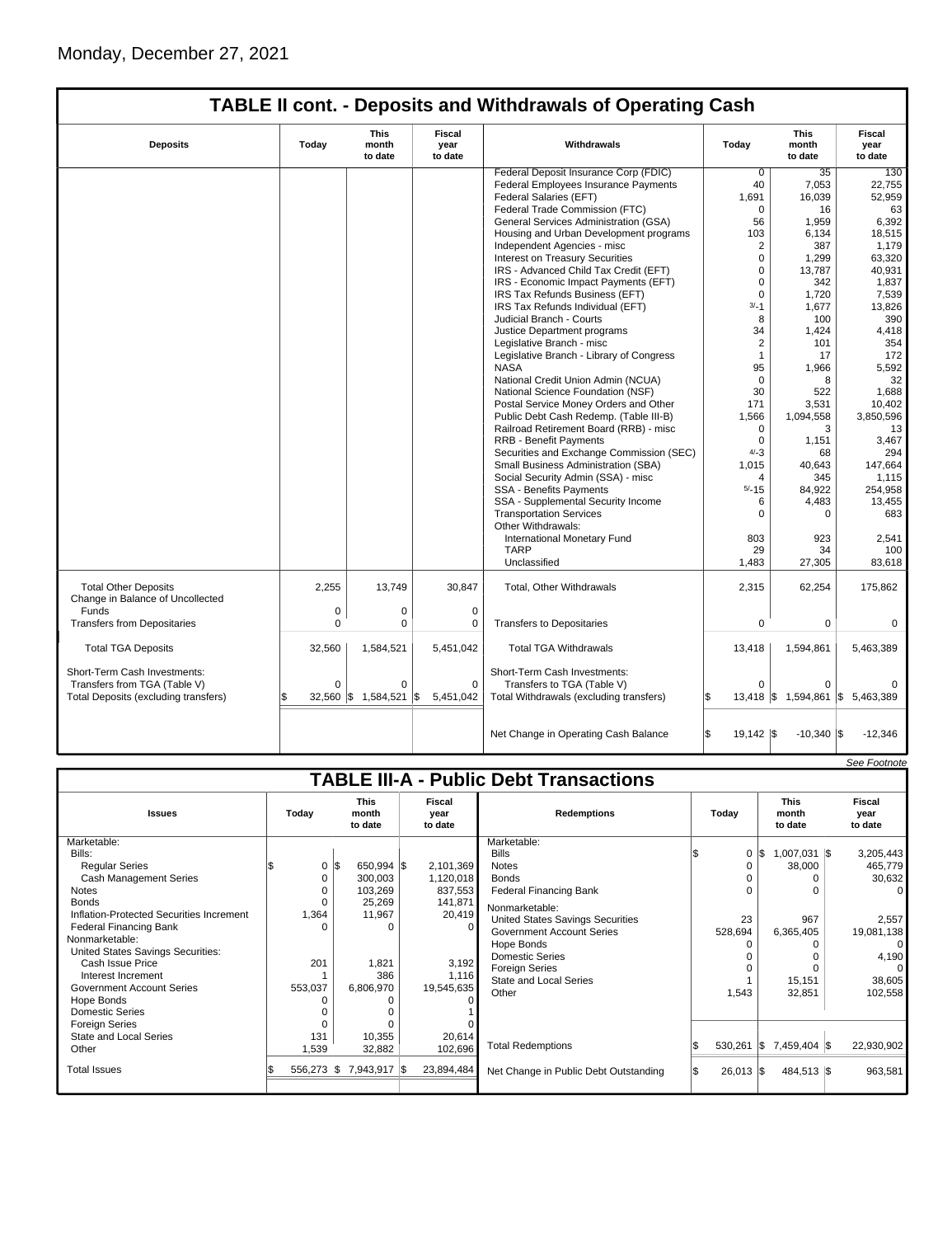| <b>TABLE III-B - Adjustment of Public Debt</b><br><b>Transactions to Cash Basis</b>                                                                                                                                                                                                                                                                          |           |                                                          |            |                                                                   |                                                                              |  |  |  |  |  |  |  |  |  |  |  |  |  |  |                                 |  |                           |
|--------------------------------------------------------------------------------------------------------------------------------------------------------------------------------------------------------------------------------------------------------------------------------------------------------------------------------------------------------------|-----------|----------------------------------------------------------|------------|-------------------------------------------------------------------|------------------------------------------------------------------------------|--|--|--|--|--|--|--|--|--|--|--|--|--|--|---------------------------------|--|---------------------------|
| <b>Transactions</b>                                                                                                                                                                                                                                                                                                                                          | Today     |                                                          |            |                                                                   |                                                                              |  |  |  |  |  |  |  |  |  |  |  |  |  |  | <b>This</b><br>month<br>to date |  | Fiscal<br>year<br>to date |
| Public Debt Cash Issues:<br>Public Debt Issues (Table III-A)<br>Premium on New Issues<br>Discount on New Issues:<br>Bills (-)<br>Bonds and Notes (-)<br>Federal Financing Bank (-)<br>Government Account Transactions (-)<br>Hope Bonds (-)<br>Interest Increment on United States<br>Savings Securities (-)<br>Inflation-Protected Securities Increment     | l\$       | 556,273 \$<br>n<br>$\Omega$<br>0<br>n<br>553,037         |            | 7,943,917<br>320<br>657<br>0<br>6,806,970<br>ŋ<br>386             | \$23,894,484<br>3,752<br>740<br>6.299<br>19,545,635<br>1,116                 |  |  |  |  |  |  |  |  |  |  |  |  |  |  |                                 |  |                           |
| <b>Total Public Debt Cash Issues</b><br>Deposited in TGA<br><b>Public Debt Cash Redemptions:</b><br>Public Debt Redemptions (Table III-A)<br>Premium on Debt Buyback Operation<br>Discount on Debt Buyback Operation (-)<br>Federal Financing Bank (-)<br>Government Account Transactions (-)<br>Hope Bonds (-)<br><b>Total Public Debt Cash Redemptions</b> | \$<br>l\$ | 1,364<br>1,871<br>530,261<br>O<br>o<br>n<br>528,694<br>ი | l\$<br>I\$ | 11,967<br>1,123,617<br>7,459,404<br>O<br>O<br>0<br>6,364,846<br>O | 20,000<br>I\$<br>4,324,446<br>\$22,930,902<br>O<br>0<br>n<br>19,080,307<br>Ω |  |  |  |  |  |  |  |  |  |  |  |  |  |  |                                 |  |                           |
| Withdrawn from TGA                                                                                                                                                                                                                                                                                                                                           | l\$       | $1,566$ $\sqrt{5}$                                       |            |                                                                   | 1,094,558 \$ 3,850,596                                                       |  |  |  |  |  |  |  |  |  |  |  |  |  |  |                                 |  |                           |

| <b>TABLE III-C - Debt Subject to Limit</b>                                        |                           |                           |                           |                           |  |  |  |  |  |  |  |
|-----------------------------------------------------------------------------------|---------------------------|---------------------------|---------------------------|---------------------------|--|--|--|--|--|--|--|
|                                                                                   | Closing                   | <b>Opening balance</b>    |                           |                           |  |  |  |  |  |  |  |
| <b>Balance Transactions</b>                                                       | balance<br>today          | Today                     | <b>This</b><br>month      | Fiscal<br>year            |  |  |  |  |  |  |  |
| Debt Held by the Public<br>Intragovernmental Holdings<br><b>Total Public Debt</b> | \$22,942,742<br>6,449,758 | \$22,938,682<br>6,427,805 | \$22,645,912<br>6,262,075 | \$22,282,900<br>6,146,018 |  |  |  |  |  |  |  |
| Outstanding<br>Less: Debt Not<br>Subject to Limit:                                | 29,392,500                | 29,366,487                | 28,907,987                | 28,428,919                |  |  |  |  |  |  |  |
| Other Debt                                                                        | 478                       | 478                       | 478                       | 478                       |  |  |  |  |  |  |  |
| <b>Unamortized Discount</b>                                                       | 19,996                    | 20.034                    | 20,018                    | 20,950                    |  |  |  |  |  |  |  |
| <b>Federal Financing Bank</b>                                                     | 6,053                     | 6,053                     | 6,053                     | 6,053                     |  |  |  |  |  |  |  |
| Hope Bonds                                                                        | O                         | O                         | n                         | O                         |  |  |  |  |  |  |  |
| Plus: Other Debt Subject to Limit<br>Guaranteed Debt of                           |                           |                           |                           |                           |  |  |  |  |  |  |  |
| Government Agencies                                                               | $\Omega$                  | $\Omega$                  | $\Omega$                  | 0                         |  |  |  |  |  |  |  |
| <b>Total Public Debt</b><br>Subject to Limit                                      | \$29,365,973              | \$29,339,922              | \$28,881,438              | \$28,401,438              |  |  |  |  |  |  |  |
|                                                                                   |                           |                           |                           |                           |  |  |  |  |  |  |  |
| <b>Statutory Debt Limit</b>                                                       | \$31,381,463              | \$31,381,463              | \$28,881,463              | \$28,401,463              |  |  |  |  |  |  |  |
|                                                                                   |                           |                           |                           |                           |  |  |  |  |  |  |  |

| <b>TABLE IV - Federal Tax Deposits</b>                                                                                                                                                                                                        |     |                                                |     |                                                         |     |                                                                 |  |  |  |
|-----------------------------------------------------------------------------------------------------------------------------------------------------------------------------------------------------------------------------------------------|-----|------------------------------------------------|-----|---------------------------------------------------------|-----|-----------------------------------------------------------------|--|--|--|
| <b>Classification</b>                                                                                                                                                                                                                         |     | Today                                          |     | <b>This</b><br>month<br>to date                         |     | Fiscal<br>year<br>to date                                       |  |  |  |
| Withheld Income and Employment Taxes<br>Individual Income Taxes<br><b>Railroad Retirement Taxes</b><br><b>Excise Taxes</b><br><b>Corporation Income Taxes</b><br><b>Federal Unemployment Taxes</b><br>Estate and Gift Taxes & Misc IRS Rcpts. | l\$ | 25,882 \$<br>645<br>37<br>183<br>130<br>2<br>0 |     | 295,104<br>9,461<br>481<br>4.121<br>83,830<br>38<br>273 | l\$ | 759,094<br>31,859<br>1,346<br>16,790<br>107,179<br>782<br>1,445 |  |  |  |
| Total                                                                                                                                                                                                                                         | \$  | 26,879                                         | 1\$ | 393,308                                                 | 1\$ | 918,496                                                         |  |  |  |
| Cash Federal Tax Deposits:<br>Direct<br><b>Through Depositaries</b>                                                                                                                                                                           | \$  | 15<br>26,217                                   | 1\$ | $2,494$ \\$<br>382,307                                  |     | 7,728<br>882,020                                                |  |  |  |
| <b>Total Cash FTD's</b><br><b>Inter-agency Transfers</b>                                                                                                                                                                                      | \$  | 26,233<br>647                                  | 1\$ | 384,801<br>8,507                                        | l\$ | 889,748<br>28,748                                               |  |  |  |
| Total                                                                                                                                                                                                                                         | \$  | 26,879                                         | 1\$ | 393,308                                                 | l\$ | 918,496                                                         |  |  |  |
|                                                                                                                                                                                                                                               |     |                                                |     |                                                         |     |                                                                 |  |  |  |

| <b>TABLE V - Short-Term Cash Investments</b> |          |                           |          |          |  |  |  |  |  |  |
|----------------------------------------------|----------|---------------------------|----------|----------|--|--|--|--|--|--|
|                                              |          | <b>Type of Depositary</b> |          |          |  |  |  |  |  |  |
| <b>Balance Transactions</b>                  | А        | в                         | С        | Total    |  |  |  |  |  |  |
| Opening Balance Today<br>Deposits:           | $\Omega$ | 1\$<br>0                  | 0<br>I\$ | I\$<br>U |  |  |  |  |  |  |
| <b>Transfers to Depositaries</b>             | O        | 0                         | 0        | $\Omega$ |  |  |  |  |  |  |
| Special Direct Investment                    | Ω        | O                         | o        |          |  |  |  |  |  |  |
| <b>Term Investment</b>                       | $\Omega$ | O                         | O        |          |  |  |  |  |  |  |
| Repo Investment                              | O        | ŋ                         | 0        |          |  |  |  |  |  |  |
| Withdrawals:                                 |          |                           |          |          |  |  |  |  |  |  |
| <b>Treasury Initiated</b>                    | U        | O                         | 0        |          |  |  |  |  |  |  |
| Depositary Initiated                         | Ω        | O                         | o        |          |  |  |  |  |  |  |
| <b>Special Direct Investment</b>             | Ω        | O                         | Ω        |          |  |  |  |  |  |  |
| <b>Term Investment</b>                       | Ω        | Ω                         | Ω        |          |  |  |  |  |  |  |
| Repo Investment                              | O        | O                         | O        |          |  |  |  |  |  |  |
|                                              |          |                           |          |          |  |  |  |  |  |  |
| Closing Balance Today                        | $\Omega$ | I\$<br>0                  | 1\$<br>0 | 1\$      |  |  |  |  |  |  |

| <b>TABLE VI - Income Tax Refunds Issued</b> |     |          |                                 |        |     |                           |  |  |  |  |
|---------------------------------------------|-----|----------|---------------------------------|--------|-----|---------------------------|--|--|--|--|
| Classification                              |     | Today    | <b>This</b><br>month<br>to date |        |     | Fiscal<br>year<br>to date |  |  |  |  |
| IRS - Advanced Child Tax Credit (Checks)    | l\$ | $\Omega$ | 1\$                             | 2,208  | I\$ | 6,265                     |  |  |  |  |
| IRS - Advanced Child Tax Credit (EFT)       |     | 0        |                                 | 13.787 |     | 40,931                    |  |  |  |  |
| IRS - Economic Impact Payments (Checks)     |     | 0        |                                 | 267    |     | 2.079                     |  |  |  |  |
| IRS - Economic Impact Payments (EFT)        |     | $\Omega$ |                                 | 342    |     | 1.837                     |  |  |  |  |
| IRS Tax Refunds Business (Checks)           |     | 0        |                                 | 4.198  |     | 23,088                    |  |  |  |  |
| IRS Tax Refunds Business (EFT)              |     | 0        |                                 | 1.720  |     | 7,539                     |  |  |  |  |
| IRS Tax Refunds Individual (Checks)         |     | 469      |                                 | 2,597  |     | 12.344                    |  |  |  |  |
| IRS Tax Refunds Individual (EFT)            |     | $3/-1$   |                                 | 1.677  |     | 13.826                    |  |  |  |  |
|                                             |     |          |                                 |        |     |                           |  |  |  |  |

See Footnote

### **Daily Treasury Statement Footnotes:**

#### **General Footnotes and Statements:**

This statement summarizes the United States Treasury's cash and debt operations for the Federal Government. Treasury's operating cash is maintained in an account at the Federal Reserve Bank of New York and in short-term cash investments. Treasury minimized and then suspended its short-term cash investment program beginning in November 2008, but anticipates investing again when market conditions warrant. Major information sources include: Federal Reserve Banks, Treasury Regional Financial Centers, Internal Revenue Service Centers, various electronic systems, and information on the Public Debt. Information is presented on a modified cash basis. Deposits are reflected as received and withdrawals are reflected as processed.SOURCE: Bureau of the Fiscal Service, Department of the Treasury. Note: The Daily Treasury Statement (DTS) is available by 4:00 p.m. the following business day on the Fiscal Service website https://fiscal.treasury.gov/reports-statements/dts/. For more information, call the Cash Reporting Branch at 202-874-9789.

#### **TABLE II – Deposits and Withdrawals of Operating Cash**

1/Reported as a negative amount due to a return/reversal of \$1 million.